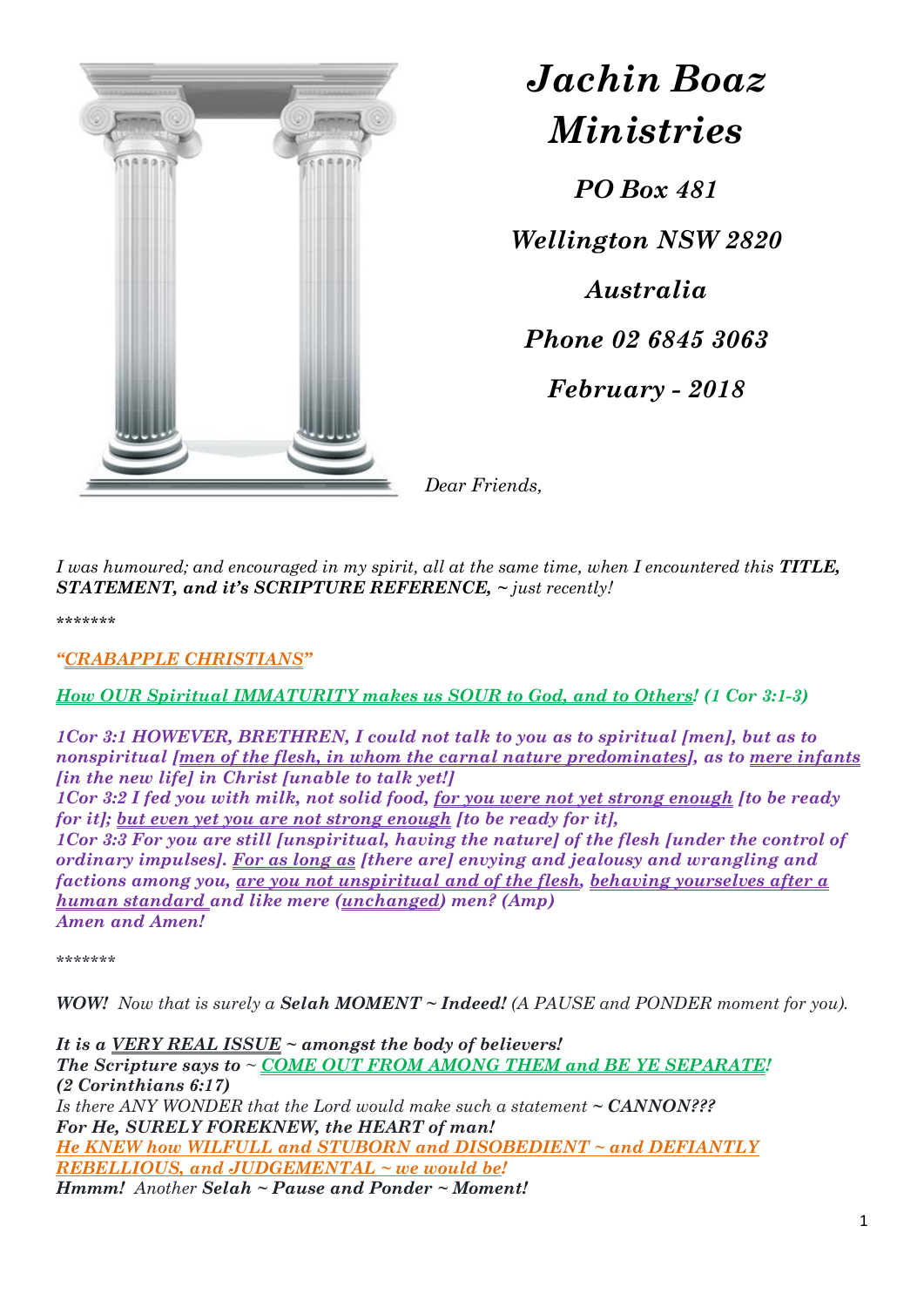*He KNEW that the "speck" in our Brothers EYE ~ would totally consume US… BEFORE ~ we were EVER HUMBLED ENOUGH ~ OURSELVES (in our OWN spirit), to … EVEN NOTICE the "plank" in our OWN EYE!!! WOW!* 

*My own personal disappointment has come in the form of my fellow 'professing' servants of the Lord, engaged in Ministry Matters, BUT ~ peddling 'another gospel'… 'Legalism', 'Judgementalism', and the 'Spirit of Condemnation' ~ resulting in some of our Brothers and Sisters journeying on ~ A CYCLIC ~ GUILT TRIP! Wow!* 

*They say... Jesus died to SAVE US ~ BUT ~ BUT ~ BUT ~ we still have to DO ...this, or that, or something else… on their LONG list of COMMANDMENT KEEPING; and ALL of the LONG LIST of OTHER 'DO GOOD' activities they gathered from 'Mr GOOGLE' and other like-minded 'finger pointers' ~ OR ~ reap the ETERNAL DAMNATION of God's Wrath" ... (The Gospel according to… {\*\*\*\*\*\*\* …add a Name}… from your OWN… VERY LONG LIST of finger pointers).*

*And they PROVE the Scripture of (1 Cor 3:3) absolutely CORRECT, when they want to ARGUE their points of view, and then TOTALLY DISMISS you, like you NEVER existed; simply because you quoted the TRUTH of Scripture! And, they didn't LIKE IT! (The TRUTH ~ that IS; for it is NOT me, whom they REJECT ~ But Christ). Amen!*

*Oh Yes… they quote Scripture TOO… to back up their 'Spirit of Condemnation'… but it is OUT of context, and does NOT wash with the Holy Spirit… our… GUIDE INTO ALL TRUTH!*

*I am a firm believer in ~ letting the Scripture INTERPRET the Scripture! He (The Holy Spirit) does a way better job of it, than me! And He ALWAYS leaves you with His 'EVIDENCE' of the TRUTH… His favourite 'wrapping paper' of all time… PEACE!!!*

*The Lord said… IF YOU LACK WISDOM or UNDERSTANDING… ASK of ME, (NOT ~ Mr Google) and I will GIVE IT TOO YOU… in BUCKET loads… (James 1:5-8).*

*Jas 1:5 If any of you is deficient in wisdom, let him ask of the giving God [Who gives] to everyone liberally and ungrudgingly, without reproaching or faultfinding, and it will be given him.* 

*Jas 1:6 Only it must be in faith that he asks with no wavering (no hesitating, no doubting). For the one who wavers (hesitates, doubts) is like the billowing surge out at sea that is blown hither and thither and tossed by the wind.* 

*Jas 1:7 For truly, let not such a person imagine that he will receive anything [he asks for] from the Lord,* 

*Jas 1:8 [For being as he is] a man of two minds (hesitating, dubious, irresolute), [he is] unstable and unreliable and uncertain about everything [he thinks, feels, decides]. (Amp) Amen!*

*NO wonder the Scripture says… we PERISH for LACK of KNOWLEDGE (Hosea 4:6); and LACK of DISCERNMENT and UNDERSTANDING (Proverbs 10:21); and ~ ABOVE ALL ELSE ~ our LACK of LOVE (John 15:12).*

*SO ~ Here is a "CALL BACK" to you ~ to ask you…*

*DO YOU CONTINUE to FRUSTRATE the GRACE of God?*

*ARE YOU… STILL trying to EARN your stripes, by LAW KEEPING? COMMANDMENT KEEPING? (Same thing; different dress); or … FAULT FINDING and CORRECTION?*

*Here is another Selah Moment for you to PONDER in your HEART!*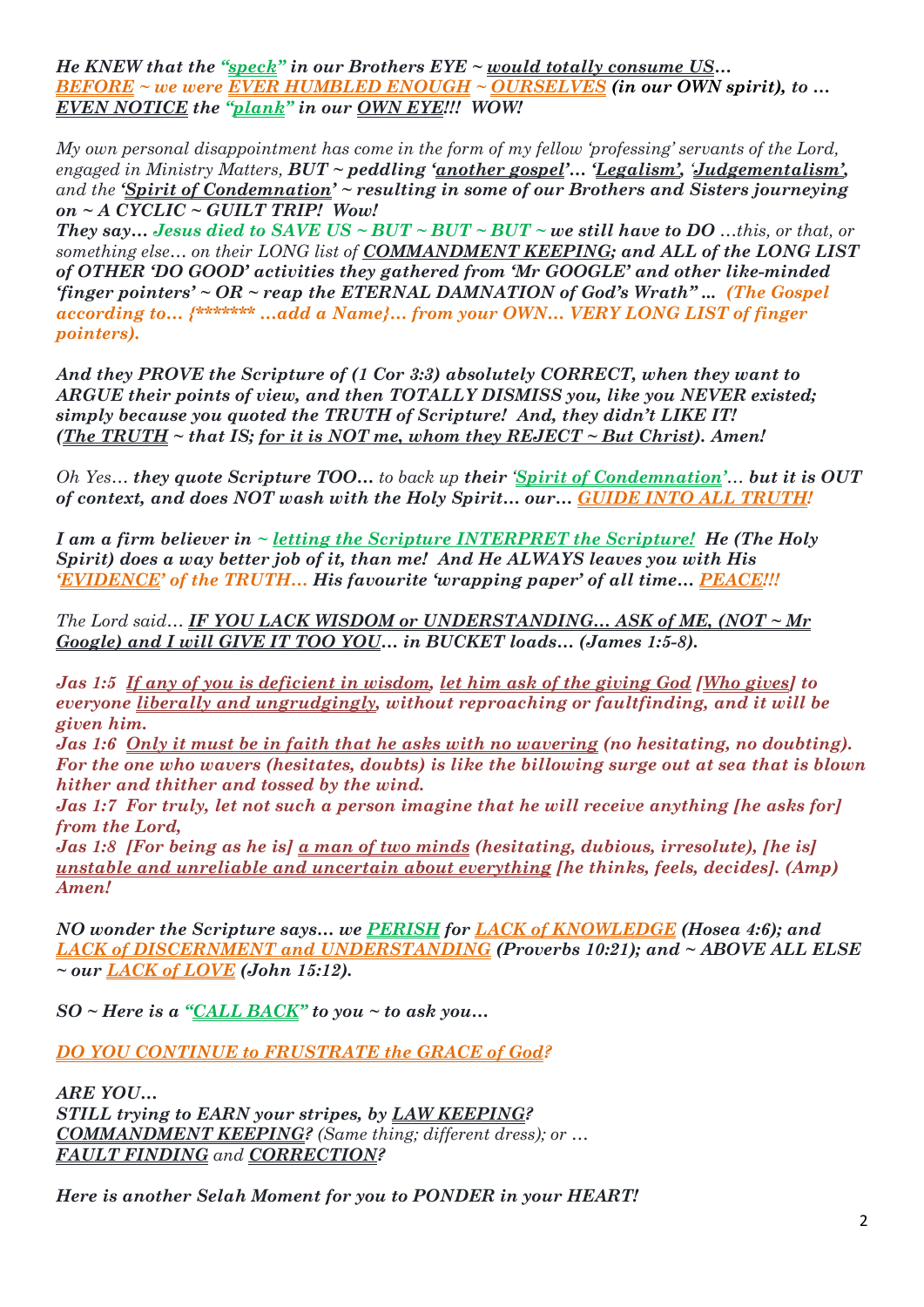*YOU ... couldn't KEEP enough 'commandments' ... to SATISFY the devil!!! Selah! (Pause and Calmly THINK about that).*

*His favourite weapon of all time, is that of the ~ SPIRIT of CONDEMNATION! Quit BUYING his LIES!!! And the LIES of those who are DECEIVED by him, and peddle his CRAP!* 

*It's GROW UP TIME!*

*It's TIME for you to GROW UP ~ INTO Christ.* 

*It's TIME for you to put away the Baby-Bottle and PUT ON the WHOLE ARMOUR… (the 'Wellie Boots and Overalls' of the MATURE Christian) and ~ get out of the MILK and INTO the MEAT ~ of the Word of God! Selah!* 

*It's TIME for some SPIRITUAL MATURITY to become your "NORMAL" ~ to become SO OBVIOUS to ALL whom you encounter, that CONFUSION ~ NOT BE ~ the elephant in the room! It's TIME for US ~ to be able to fellowship together in UNITY of Spirit; KNOWING the TRUTH of God's Word; WITHOUT the FACTIONS and WRANGLING that ~ 1 Cor 3:3 talks about! Yes… It's TIME ~ TO GROW UP!!!*

*The Holy Spirit was given us for this VERY PURPOSE… To GUIDE US INTO ALL TRUTH! Amen!*

*You are running out of TIME!* 

*You will VERY SOON be either, WELCOMED IN to the Marriage Ceremony, or LOCKED OUT, as the FIVE FOOLISH virgins were!*

*Your CHOICE!* 

*But you don't have much 'TIME' left ~ to GET your ETERNAL HOUSE in ORDER! It's TIME for you to GROW UP ~ REAL FAST; before He has to say, to you … DEPART from Me ~ I NEVER KNEW YOU!*

*IGNORANCE and ARROGANCE and a PRIDEFUL Spirit, will see you LOCKED OUT! SAD but TRUE!* 

*What say YOU…?*

*Heaven will be the POORER ~ without you!*

*Gal 2:20 I have been crucified with Christ [in Him I have shared His crucifixion]; it is no longer I who live, but Christ (the Messiah) lives in me; and the life I now live in the body I live by faith in (by adherence to and reliance on and complete trust in) the Son of God, Who loved me and gave Himself up for me.* 

*Gal 2:21 [Therefore, I do not treat God's gracious gift as something of minor importance and defeat its very purpose]; I do not set aside and invalidate and frustrate and nullify the grace (unmerited favour) of God. For if justification (righteousness, acquittal from guilt) comes through [observing the ritual of] the Law, then Christ (the Messiah) died groundlessly and to no purpose and in vain. [His death was then wholly superfluous.] (Amp). Amen and Amen!*

*Love ~ what Barnes Commentary has to say about this Scripture…(verse 21). Enjoy! \*\*\*Gal 2:21* 

*I do not frustrate the grace of God - The word rendered "frustrate" (ἀθετῶathetō) means properly to displace, abrogate, abolish; then to make void, to render null; Mar\_7:9; Luk\_7:30; 1Co\_1:19. The phrase "the grace of God," here refers to the favour of God manifested in the plan of salvation by the gospel, and is another name for the gospel. The sense is, that Paul would not take any measures or pursue any course that would render that vain or inefficacious. Neither by his own life, by a course of conduct which would show that it had no influence over the heart and conduct, nor by the observance of Jewish rites and customs, would he do anything to render that inefficacious. The design is to show that he regarded it as a great principle that the gospel was efficacious in renewing and saving man, and he would do nothing that would tend to prevent that impression on mankind. A life of sin, of open depravity and licentiousness, would do that. And in like manner a conformity to the rites of Moses as a ground of justification would tend to frustrate the grace of God, or to render the method of salvation*